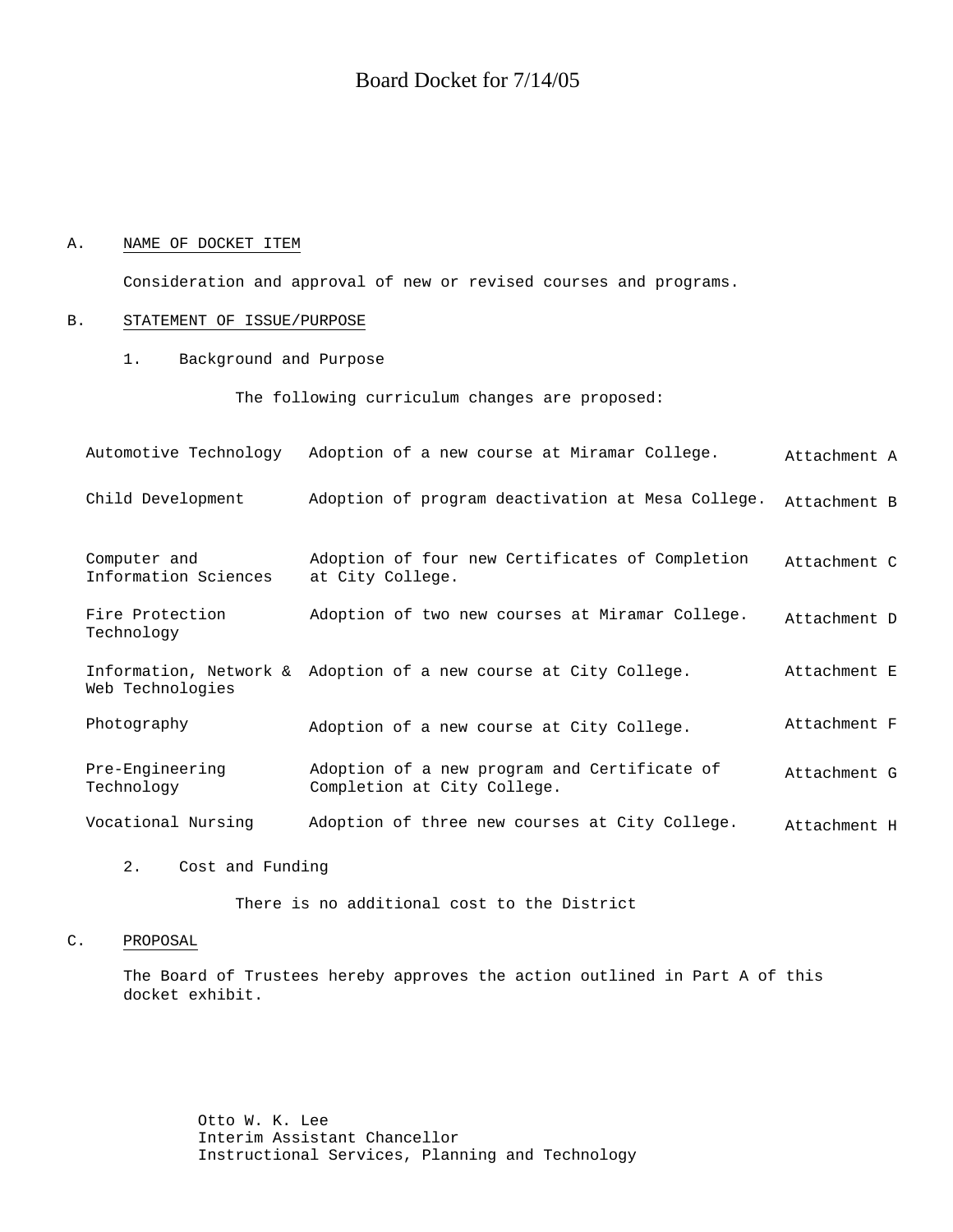Adoption of a new course at Miramar College.

Proposed course at Miramar College:

#### **085 Advanced Emission Specialist Exam Qualification Course 5 hours lecture, 3 hours lab, 6 units Grade Only**

*Advisory*: ENGL 051 & ENGL 056 & MATH 032 each with a grade of "C" or better, or equivalent or Assessment Skill Levels W5/R5/M20. The Bureau of Automotive Repair (BAR) requires students to complete 120 hours of preparation to qualify for the Smog Check Technician Licensing Examinations. This course includes the following BAR- certified modules: Basic Clean Air Car Course, Smog Check Program 2003 Update Course, Advanced Clean Air Car Course, and Smog Check Program 2005 Update Course. The course uses Asian and Chrysler manufacturerspecific materials in conjunction with standard BAR materials. (FT) Associate Degree Credit only and not Transferable.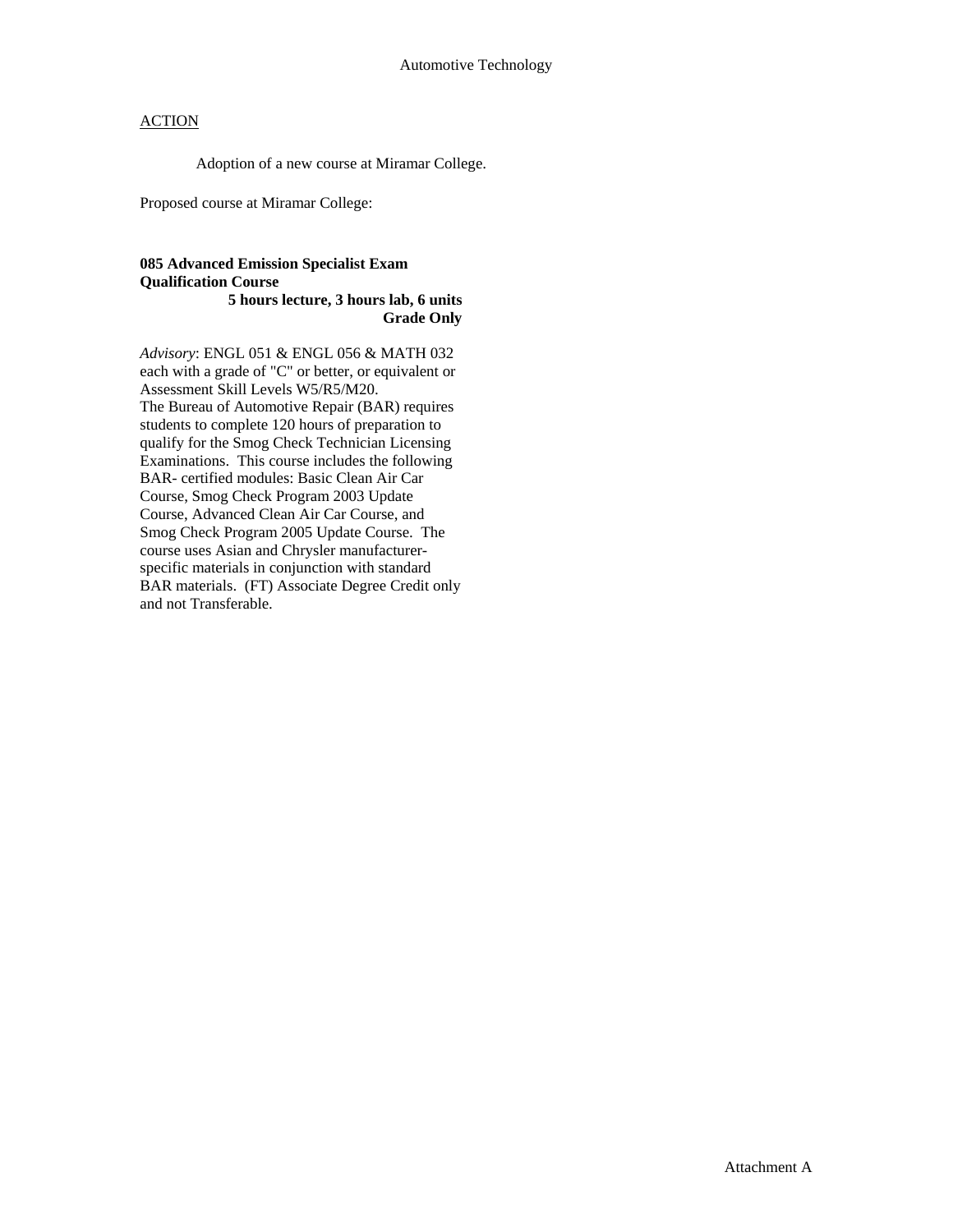Proposed program deactivation at Mesa College.

# **Associate in Science Degree: Child Development**

#### **Site Supervisor**

This degree prepares students to supervise single site programs, provide instruction to children and coordinate curriculum and staff development. Child Development courses must be completed with a grade of "C" or better. Additional general education and graduation requirements are listed in the Academic Requirements section of catalog. The associate degree requires a minimum of 60 units.

#### **Courses Required for the Major Units**

CHIL 101, Human Growth and Development

..........................................3 CHIL 111, Curriculum: Music/Motor Skills 3 CHIL 121, Curriculum: Art ....3 CHIL 131, Curriculum: Language/Science 3 CHIL 141, The Child, Family and Community ..........................................3 CHIL 151, Program Planning .3 **and concurrent enrollment in: CHIL 270, Work Experience, or** CHIL 275, Supervised Field Study 2-4 CHIL 180, Nutrition, Health & Safety for Children ..........................................3 CHIL 202, Administration of Early Childhood Programs ..............................3 CHIL 210, Supervision of Early Childhood

Programs ..........................3 CHIL 215, Adult Supervision and Mentoring in Early Childhood Settings..3

**Select one of the following three options:**

CHIL 160, Observing & Understanding Children **and CHIL 161, Observation & Issues in Child Development or CHIL 165, Children with Special Needs or CHIL 175, Infant-Toddler Growth and Development.................3-4 Total Units = 35-38 Recommended Electives:** (select from courses not already taken): Child Development 100, 152, 160, 161, 162, 165, 166, 175, 176, 185, 188, 202, 210, 215, 270, 275, 290, 291, 291A, 291B, 291C, 291D.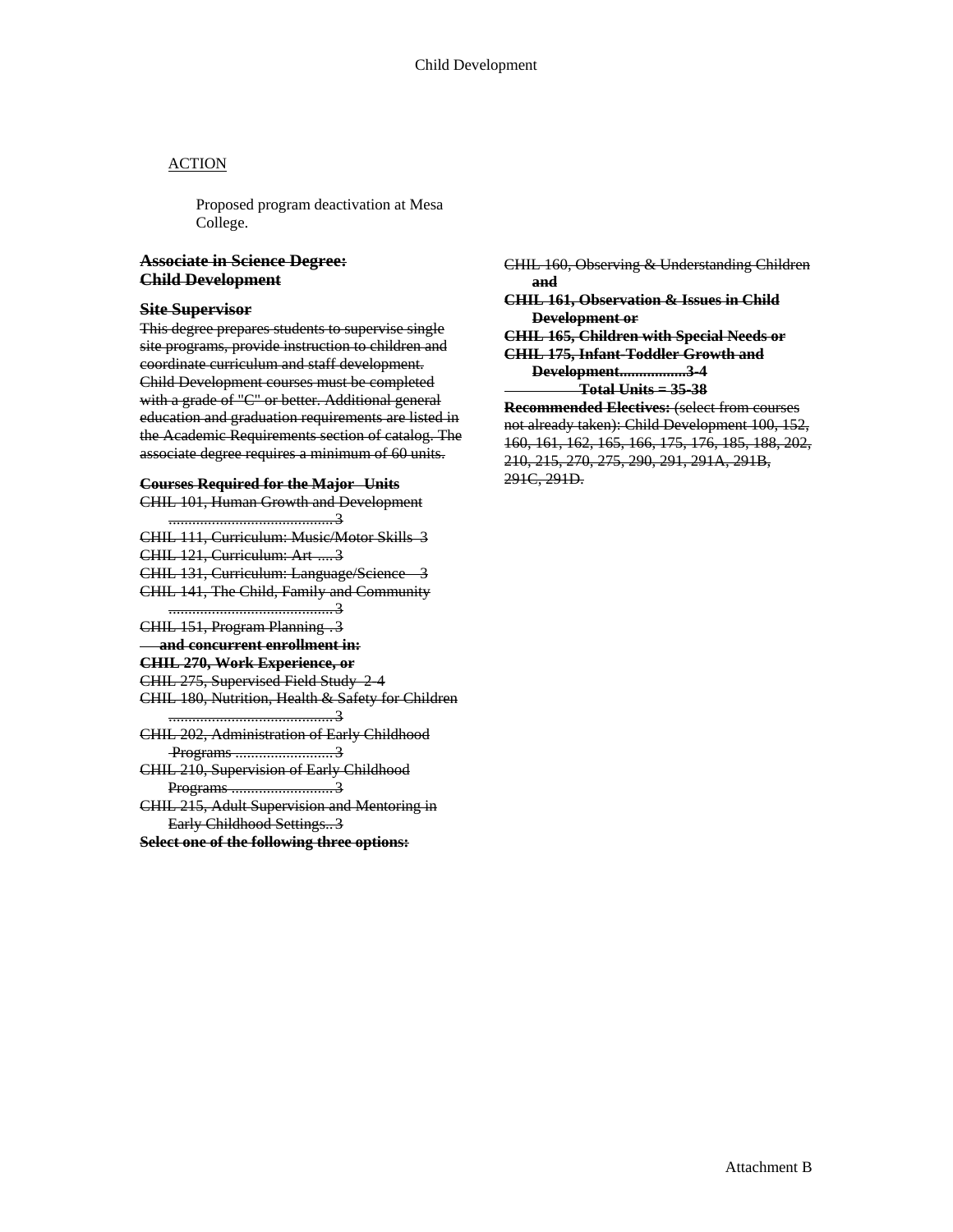Adoption of a four new Certificates of Completion at City College.

Proposed new Certificates of Completion at City College:

# **Certificate of Completion Certified Convergent Network Technologist\***

The Certified in Convergent in Network Technologies (CCNT)certificate provides students with competency-based training addressing convergence services. This certificate provides students with the required knowledge to perform the following job roles: Telco/ Service Provider Technical Sales Professionals Network Administrators and Engineers Product Manager.

**Courses: Units**

| INWT 090A, Convergent Network Technology: |
|-------------------------------------------|
| Basic Data Communications 2               |
| INWT 090B, Convergent Network Technology: |
| Basic Telecommunications1.5               |
| INWT 090C, Convergent Network Technology: |
| Broadband Technologies2                   |
| INWT 090D, Convergent Network Technology: |
| Computer Telephony Integration 1          |
| INWT 090E, Convergent Network Technology: |
| Local Area Networks (LANs) 2              |
| INWT 090F, Convergent Network Technology: |
| Voice Over IP (VolP) Essentials 1         |
| Total Units $= 9.5$                       |
|                                           |

\*This is a departmental award in recognition of information on the transcript and does not imply that a graduation requirement has been met.

# **Certificate of Completion Microsoft Certified Database Administrator\***

Upon successful completion of this certificate, students will be prepared to take Microsoft Certified Database Administrator (MCDBA)exams and to become successful Microsoft Database Administrator.

# **Courses: Units**

MSFT 130, Installing, Configuring, and Administering Windows Clients ... 2.5 MSFT 132, Manage and Maintain Windows Server ............................................... 3

MSFT 170, Programming a Microsoft SQL Server ............................................2.5 MSFT 171, Microsoft SQL Server System Administration...............................2.5 **Total Units = 10.5**

\*This is a departmental award in recognition of information on the transcript and does not imply that a graduation requirement has been met.

# **Certificate of Completion: Microsoft Certified System Engineer\***

Upon successful completion of this certificate, students will be prepared to take Microsoft Certification exams and for becoming successful Microsoft Certified System Engineers.

| <b>Courses:</b>                              | Units |
|----------------------------------------------|-------|
| MSFT 051, Installing, Configuring, and       |       |
| Administering Windows 2000                   |       |
|                                              |       |
| MSFT 052, Installing, Configuring, &         |       |
| Administering Microsoft Windows 2000         |       |
|                                              |       |
| MSFT 053, Implementing & Administering a     |       |
| Microsoft Windows 2000 Network               |       |
|                                              |       |
| MSFT 054, Implementing & Administering a     |       |
| Microsoft Windows 2000 Directory             |       |
|                                              |       |
| MSFT 055, Designing a Microsoft Windows      |       |
| 2000 Directory Services                      |       |
|                                              |       |
| MSFT 056, Designing a Microsoft Windows      |       |
| 2000                                         |       |
|                                              |       |
| MSFT 057, Designing Security for a Microsoft |       |
| Windows 2000 Network2.5                      |       |
| Total Units $= 17$                           |       |
|                                              |       |

\*This is a department award in recognition of information on the transcript and does not imply that a graduation requirement has been met.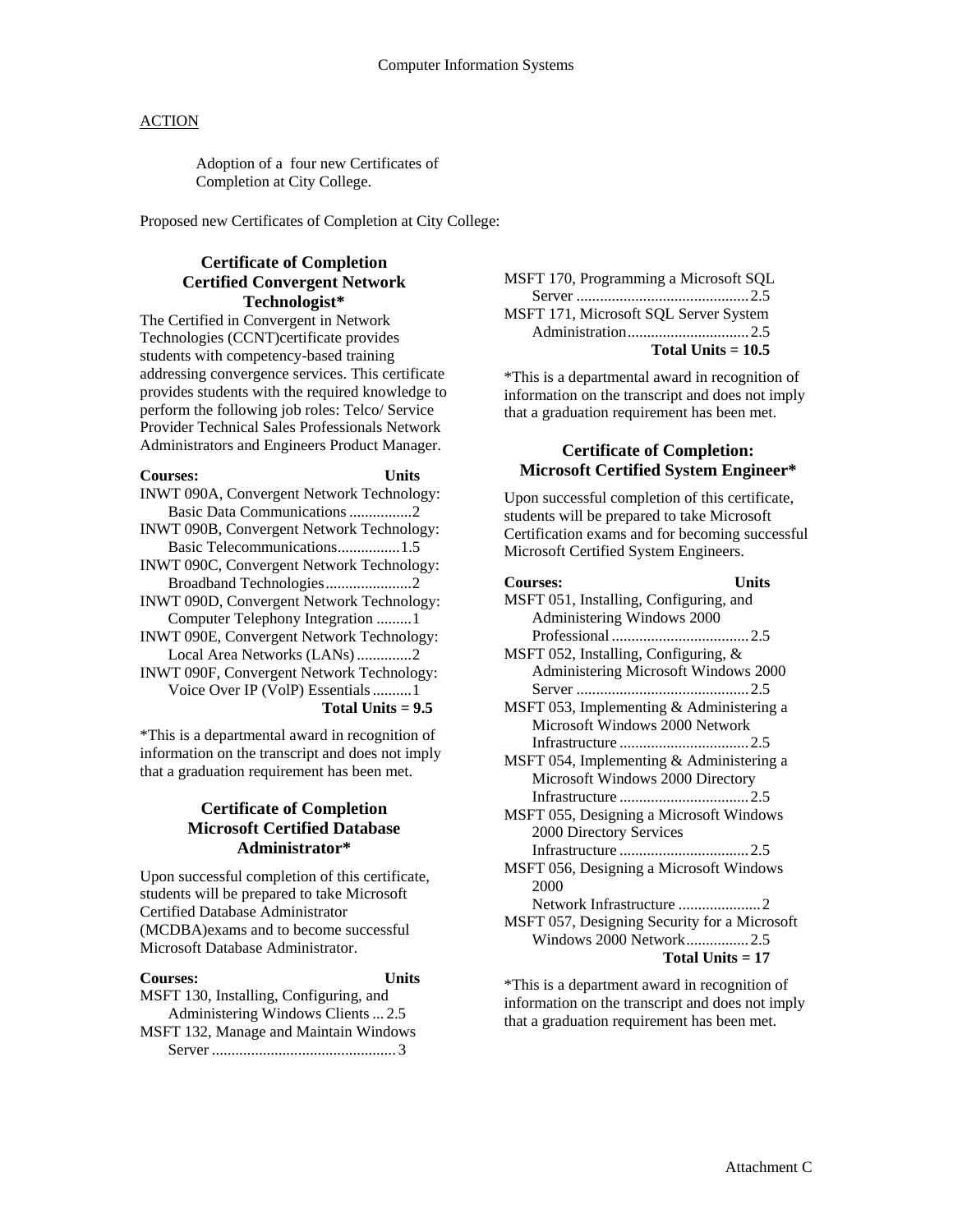# **Certificate of Completion Microsoft Certified Systems Engineer 2003 - Security\***

Upon successful completion of this certificate, students will be prepared to take the Microsoft Certified Systems Engineer (MCSE) exams and to become successful information technology professionals as MCSE specializing in network security.

| <b>Courses:</b>                        | <b>Units</b> |  |  |
|----------------------------------------|--------------|--|--|
| MSFT 130, Installing, Configuring, and |              |  |  |
| Administering Windows Clients 2.5      |              |  |  |
| MSFT 132, Manage and Maintain Windows  |              |  |  |
|                                        |              |  |  |
| MSFT 134, Implementing, Managing, and  |              |  |  |
| <b>Maintaining Network</b>             |              |  |  |
|                                        |              |  |  |

| MSFT 136, Planning and Maintaining a       |
|--------------------------------------------|
| Microsoft Windows Server 2003 Network      |
|                                            |
| MSFT 138, Planning, Implementing, and      |
| Maintaining a Microsoft Windows Server     |
| Active Directory Infrastructure 1.5        |
| MSFT 140, Designing Security for Microsoft |
|                                            |
| INWT 140, Security + Certification         |
|                                            |
| Total Units $= 14.5$                       |

\*This is a departmental award in recognition of information on the transcript and does not imply that a graduation requirement has been met.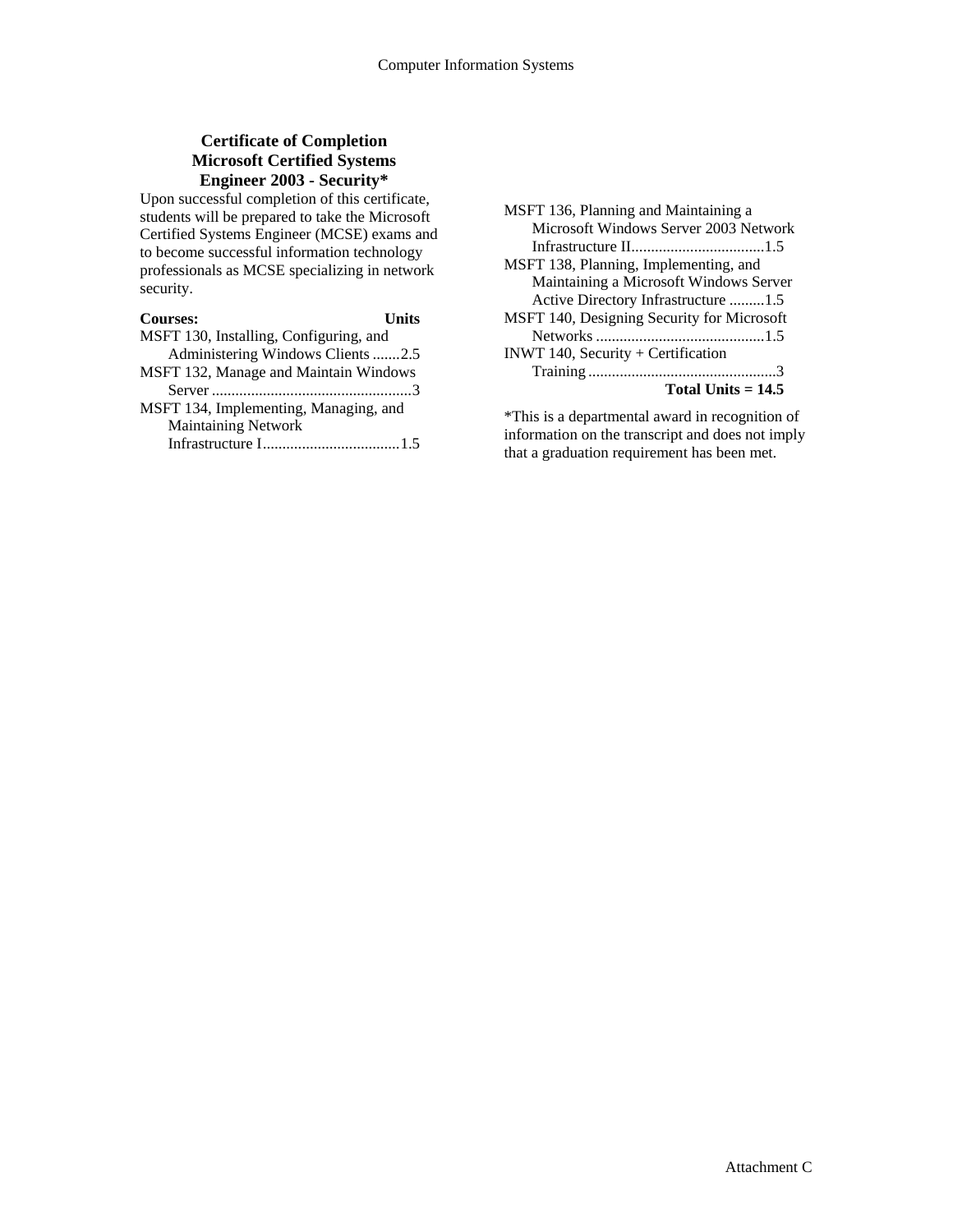Adoption of a two new courses at Miramar College.

Proposed new courses at Miramar College:

#### **100D Candidate Physical Ability Test Preparation 16 hours lecture(total), 48 hours lab (total), 1.5 units Grade Only**

*Advisory*: ENGL 051 & ENGL 056, each with a grade of "C" or better, or equivalent or Assessment Skill Levels W5/R5.

This course provides information relating to the preparation and successful completion of a valid Candidate Physical Ability Test (CPAT), Biddle, and other firefighter physical ability examinations. This course may be taken four times for credit. (FT) Associate Degree Credit & transfer to CSU and/or private colleges and universities.

### **200C Fire Command 1C 28 hours lecture(total), 12 hours lab (total), 1.5 units Grade Only**

*Prerequisite:* FIPT 200A & FIPT 310A each with a grade of "C" or better, or equivalent. REQUIRED BY CALIFORNIA STATE FIRE TRAINING. *Advisory:* ENGL 051 & ENGL 056 & MATH 032, each with a grade of "C" or better, or equivalent or Assessment Skill Levels W5/ R5/ M20.

This course introduces I-Zone company officers to the urban/interface wildland fire fighting environment. Topics include I-zone operation principles, safety and survival, and I-zone incident operations. (FT) Associate Degree Credit & transfer to CSU and/or private colleges and universities.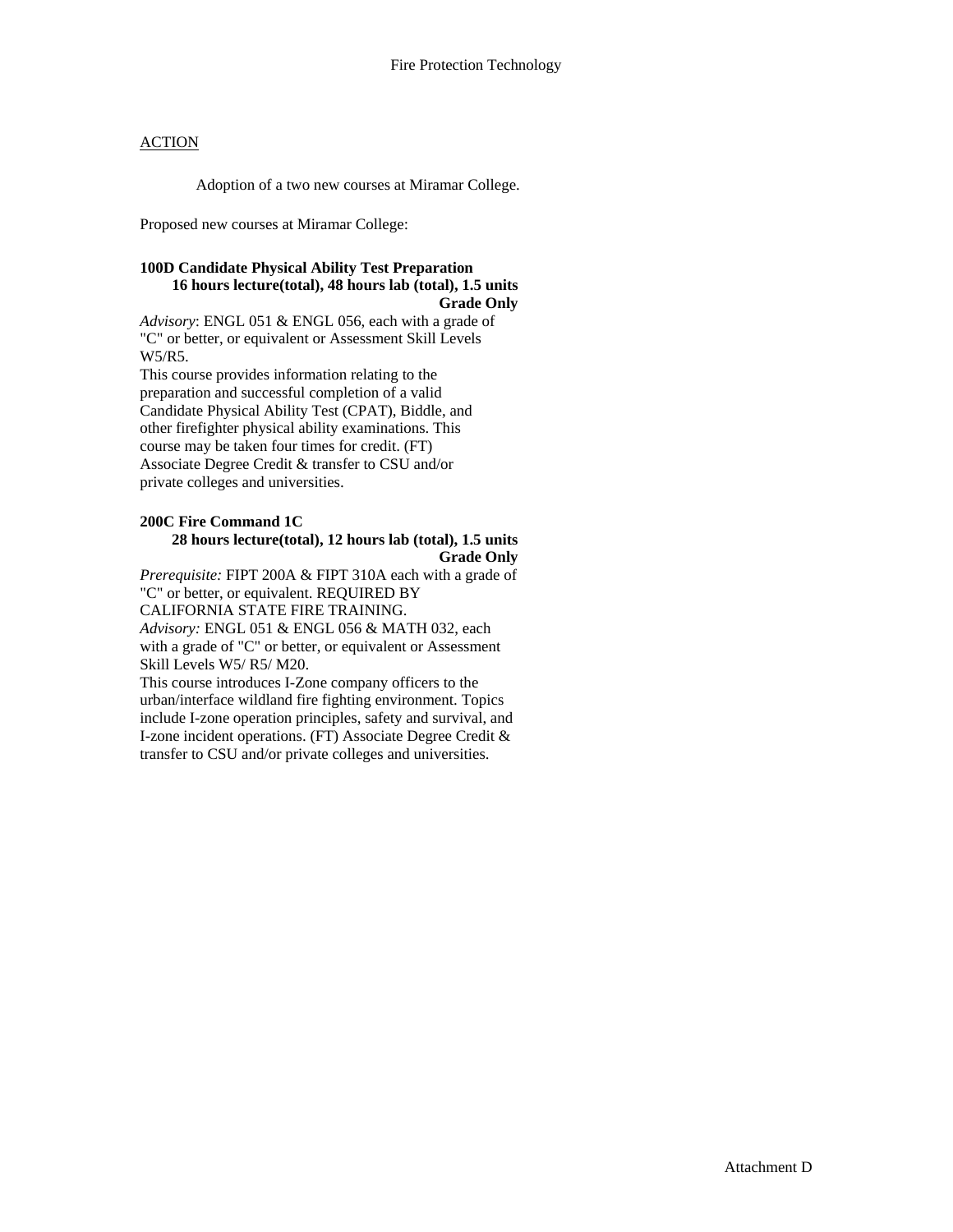Adoption of a new course at City College.

Proposed new course at City College:

## **120 Network + Training 3 hours lecture, 3 hours lab, 4 units Grade Only**

*Advisory*: ENGL 056 with a grade of "C" or better, or equivalent or Assessment Skill Level R5. This is a project-oriented course that provides students with the knowledge and skills to support, maintain, and deploy networking systems and devices. This course follows the official Computing Technology Industry Association (CompTia) curriculum and is intended to prepare students to take the Network + exam and develop the job skills of a network support technician. This course may be taken three times for credit. (FT) Associate Degree Credit & transfer to CSU and/or private colleges and universities.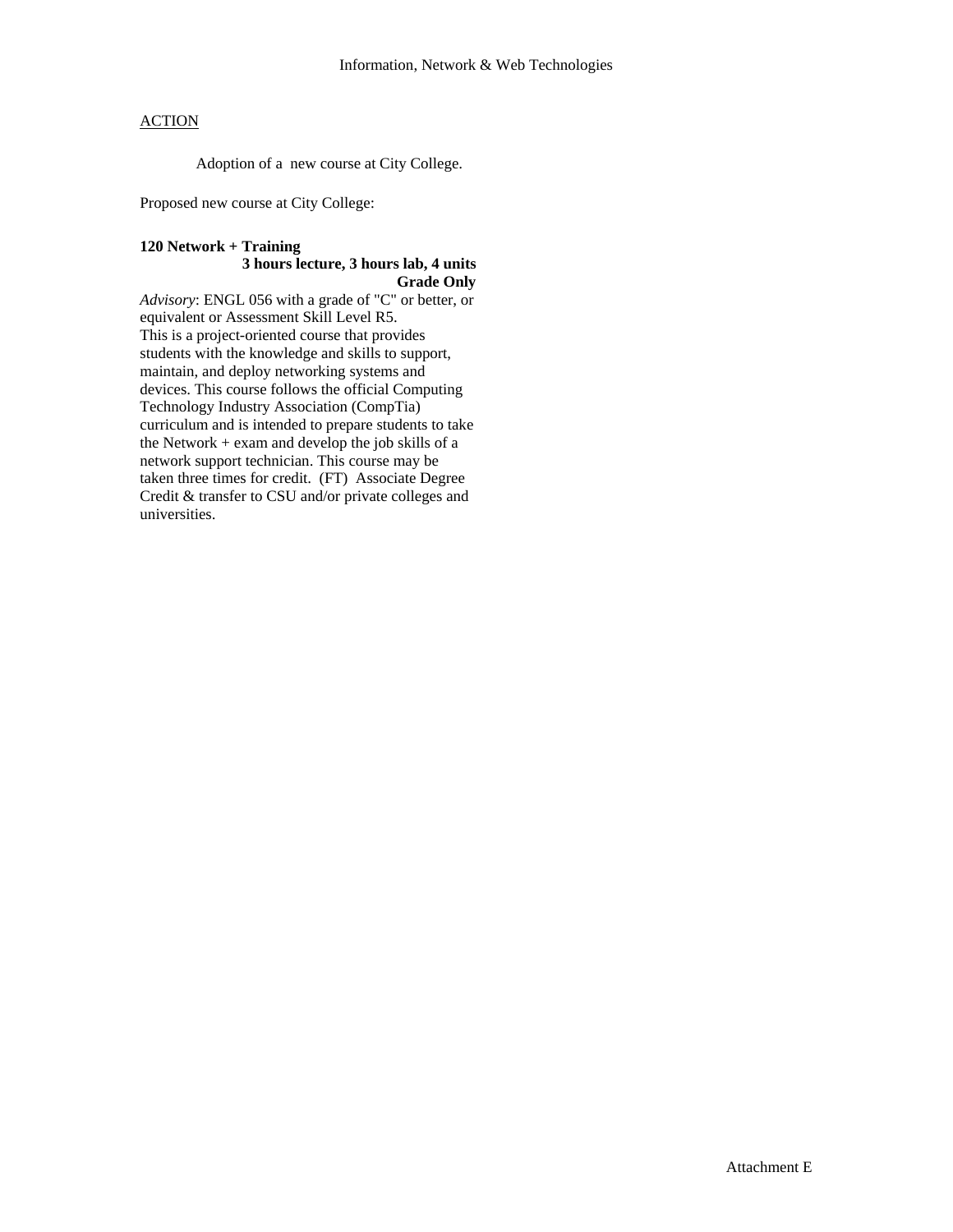Adoption of a new course at City College.

Proposed new course at City College:

# **143 Introduction to Digital Photography 1.5 hours lecture, 4.5 hours lab, 3 units Grade Only**

*Advisory:* Completion of or concurrent enrollment in**:** PHOT 100 & PHOT 105 & ARTF 190A, each with a grade of "C" or better, or equivalent. This course is an introduction to the methods and processes involved in photographic image acquisition, optimization and output used in Digital Photography. Emphasis is placed on the evolution from traditional, analog/wet darkroom to digital approaches to photography and the relationship between these approaches. This course is designed for students who wish to pursue a career in photography. Students should provide digital or film camera with manual controls. (FT) Associate Degree Credit & transfer to CSU and/or private colleges and universities.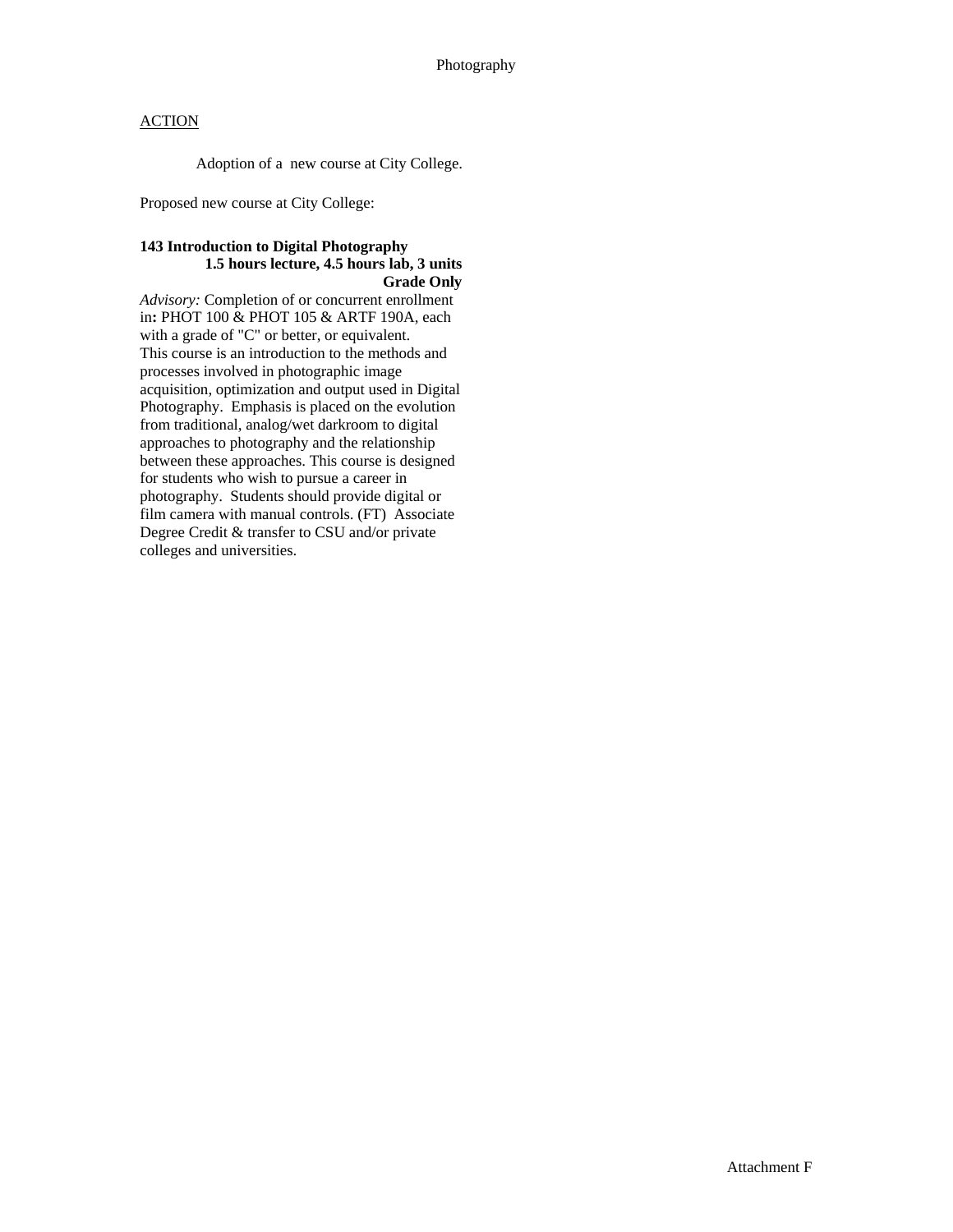# PROGRAM REVIEW

Pursuant to Section 78016 of the Education Code, the following is a program review summary:

| A. Labor Market <sup>1</sup> :  | According to the California State Employment Development<br>Department (EDD) statistics, there were approximately 3690 persons<br>are employed in Engineering Technology jobs in San Diego County in<br>1999. Approximately 1410 additional job openings are projected<br>through 2006. |
|---------------------------------|-----------------------------------------------------------------------------------------------------------------------------------------------------------------------------------------------------------------------------------------------------------------------------------------|
| B. Duplication <sup>1</sup> :   | Engineering Technology is offered at Cuyamaca, Palomar and San<br>Diego City College. The Pre-Engineering Technology is offered only<br>at San Diego City College.                                                                                                                      |
| C. Effectiveness <sup>1</sup> : | This will be a new program. District college enrollment is projected to<br>be 5 students.                                                                                                                                                                                               |

- 1 Information was obtained from California Employment Development Department (EDD), Table 2, San Diego County TOP Projections, 1999-2006.
- 2 Information was obtained by the San Diego Imperial Counties Community Association Colleges (SDICCA).
- 3 Information was obtained from San Diego City College Faculty.

# **ACTION**

Proposed new Program and Certificate of Completion at City College.

# **Pre-Engineering Technology**

# **Courses required for the major:**

| MCTR 090, Mecomtronics Technical          |
|-------------------------------------------|
|                                           |
| MATH 096, Intermediate Algebra and        |
|                                           |
| TEHW 101, Introduction to Technical       |
|                                           |
| Select one course from:                   |
| ENGE 111, Introduction to                 |
|                                           |
|                                           |
| TECI 101, Basic Technical Illustration  3 |